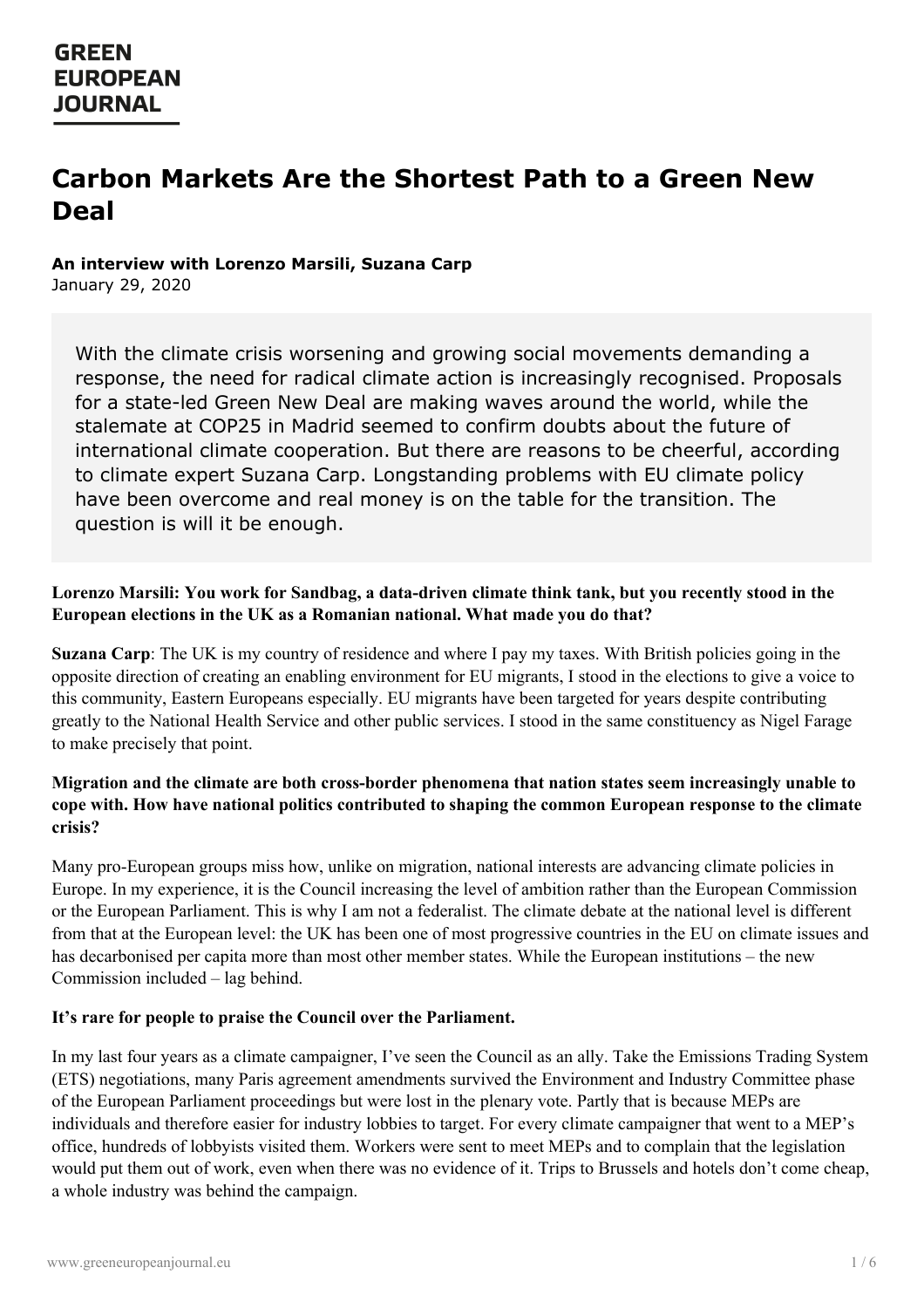### **But the Council managed to turn this around?**

After the European Parliament voted down some of the more progressive amendments, the legislation went to the Council. To thwart the Commission's attempts to water down the demands of national ministers, the Council livestreamed the sessions and managed to pass what is still today the most progressive amendment on carbon policies.

> *Many pro-European groups miss how, unlike on migration, national interests are advancing climate policies in Europe. In my experience, it is the Council increasing the level of ambition rather than the European Commission or the European Parliament.*

The ETS revision it passed fundamentally reworked the theory of carbon markets to make the cap and the market reflect changes in real emission levels: the more renewables and energy efficiency you pursue, the more you cancel carbon permits in the market. This adjustment has raised the carbon price in Europe, increasing the revenues available for decarbonisation and turning the economics of energy markets against fossil fuels. The ETS now selfadjusts as a live system. After two decades of discussions, it is finally fit for purpose.

## **But powerful national interests do resist ambitious targets, the diesel industry is one example. Most people would expect EU climate policies to work like tax policy, countries protecting their short-term interests against changes that would benefit the EU as a whole.**

Only in the Council can you overcome national interests. In the case of diesel, the negotiating positions on CO2 standards for vehicles were entrenched and only at the Council level could governments, which back home are in the pockets of national industry, delegate responsibility and say they had no choice but to do the European thing. It's the only level where you can overcome the pressure from lobbies.

## You could say it's a virtuous use of the technique often employed to push through unpopular policies - "I **had no choice, the EU demanded it".**

Yes, but the Council level also allows issues to be framed as transnational as opposed to national. The German car lobby can say what they want but Germany can respond that a particular issue is about a bigger European cause and regulating the internal market. There is virtuous blame-shifting but it's also the right level to address transnational issues.

### You are a big believer in carbon pricing. The ETS system has been heavily criticised for not being up to the scale or the speed of the transition we need. Do you still think a market-based cap and trade system is the **best way forward?**

Yes and more so than before. Sandbag's motto for the ETS used to be "fix it or ditch it". But the Paris agreement opened up a path to a carbon-neutral second half of the century and for that, you need a trajectory. Cap and trade [schemes](https://www.greeneuropeanjournal.eu) such as ETS are the only way to draw a trajectory to zero, which is why China and Mexico are opening carbon markets of their own. As soon as you cap emissions, the trading component reveals where emissions are cheapest but also helps lower technology costs.

*The market has a role in decarbonisation but the green*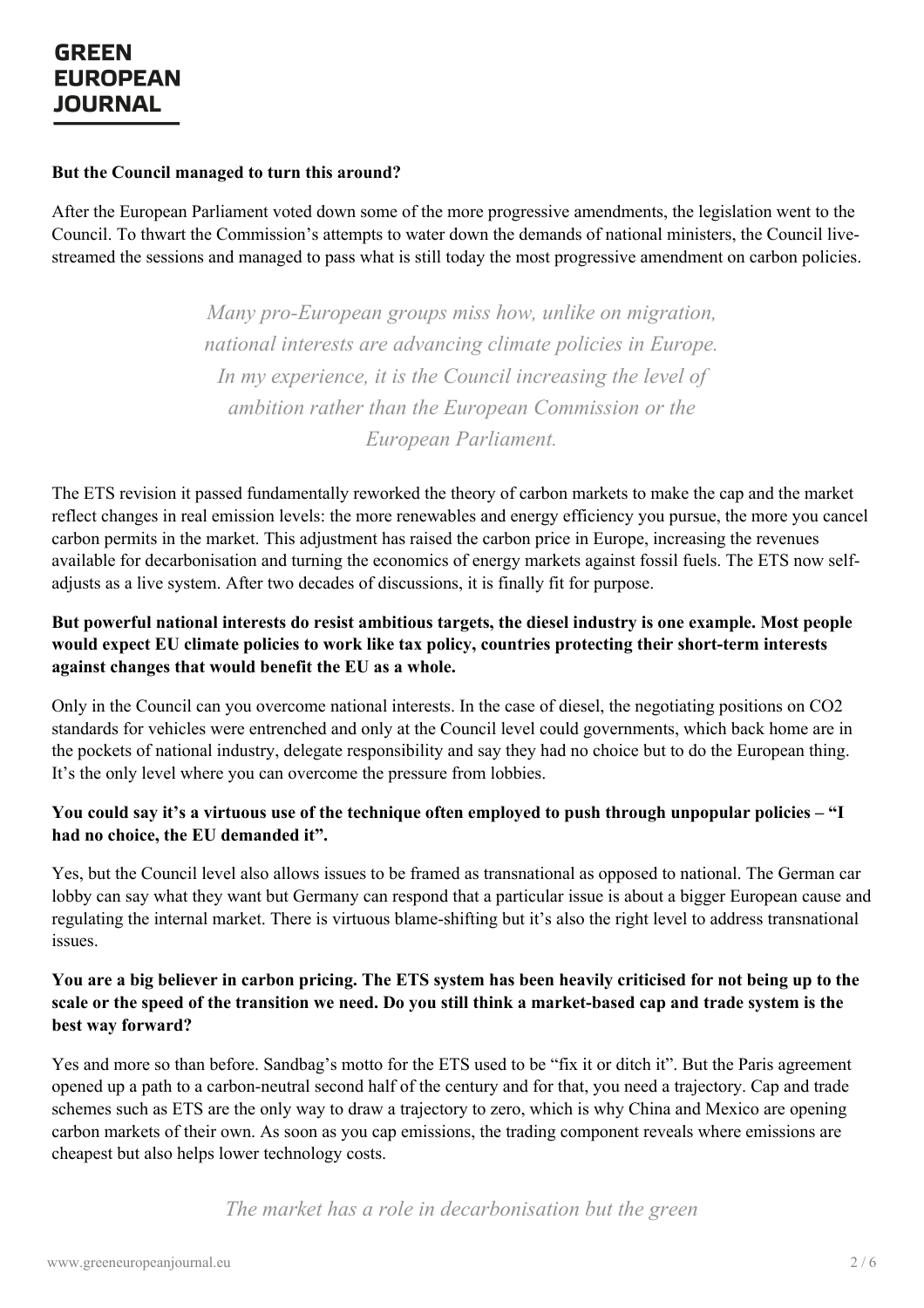*social element is necessary to make sure the market doesn't deepen inequalities.*

I often call myself a green social liberal. The market has a role in decarbonisation but the green social element is necessary to make sure the market doesn't deepen inequalities. Reaching net zero in 30 or 40 years is impossible without markets that can lower technology costs. Not to mention that the ETS generates revenue without which some countries would not be able to invest in the transition.

### **But emissions have been rising since the Paris agreement was signed.**

True, but in the EU ETS only covers the energy sector and part of the industrial sector. For those sectors, emissions have been dropping and the EU met its 2020 targets four years in advance. Energy sector emissions have been decreasing at a rapid pace, while industrial emissions have been flatlining. In other words, emissions from sectors covered by the ETS have either decreased (where the carbon price was fully reflected in costs) or have stagnated (where the industry was shielded from the price). This proves the point that carbon pricing is the most effective tool to promote steady decarbonisation. That emissions are increasing globally does not mean that the EU's carbon market is the problem. The lesson is that ETS works when sectors are not shielded or exempted from it.

## Would a carbon border tax on energy-intensive imports into the EU be a good idea? Are other countries **right to label EU efforts to leverage trade policy for climate action as protectionism by stealth?**

The EU as the largest market in the world has an obligation and responsibility to use its market power to drive normative standards in a more environmentally friendly direction. It is not protectionism. The World Trade Organization and General Agreement on Tariffs and Trade protocols state that environmental considerations do not fall under protectionism. Protectionism refers to state aid and other forms of support and is treated differently under international law.

Developing countries are most exposed to the impacts of climate change so these measures already take everyone's concerns into account. The idea that the funds gathered could be reinvested in the energy transition of the countries where the imports come from is a good one. It is the only way to increase the development of mitigation and adaptation measures in other countries given the high costs involved.

## **What do you make of the new Commission's Green Deal for Europe?**

I am sceptical. It sounds like the Conservatives borrowing language to keep the upper hand. The way the German national agenda is being pushed forward is also profoundly inconsistent. One example is the idea to include the transport sector in the ETS. While marked as a green move, the reality is the opposite. Germany's coal phase-out will create lots of allowances in the ETS. Instead of cancelling them, which would be expensive, the German government is using the space as a cushion for the transport sector to miss its targets. Looking at the Green Deal drafts so far, we're worried.

## Does the money on the table match the ambition of the policies? The scale of economic and financial **[transformation](https://www.greeneuropeanjournal.eu) required seems to be lacking whether in terms of real investment, green bonds, or redeploying Europe's financial institutions.**

Cohesion funds and ETS revenues are already available and, now that the pricing of ETS has increased fivefold and continues to rise, the revenues that EU countries receive from it, as well as from modernisation and solidarity funds, have grown massively in value. Croatia has access to 4 billion euros for ecological transition, Romania and Poland much more. The money is there for the next seven years, what's missing is a strategic investment plan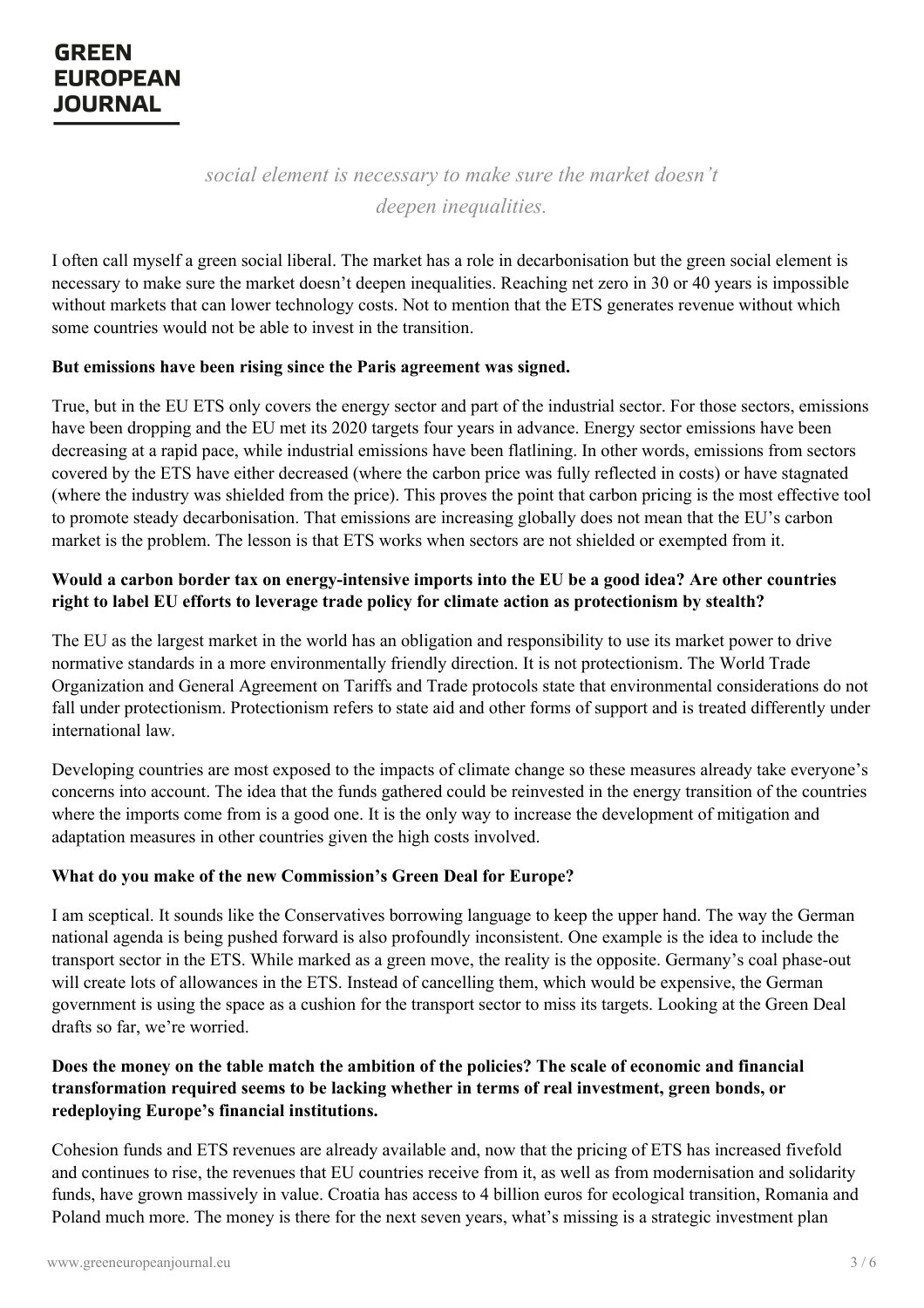holding it all together. And that's a national competence, the EU can't do much there.

## But that is still far short of the investment needed. Many economists claim hundreds of billions a year are **required.**

No one knows how much is needed because member states claim they need more than they do. These funds will trigger private investment and huge amounts of money are available in private markets. So if you ask me, it is enough.

## **Didn't this approach fail already with the Juncker investment plan of the previous Commission?**

The Juncker plan lacked direction and wasn't focused on the climate. Unless you are talking about investing in the energy transition, the proposition is not attractive for the private sector. Up to now, Europe has been too conservative regarding the energy sector and therefore has not attracted the kind of private investment you have in mind.

## Mariana Mazzucato argues that the private sector is too shy to drive the kind of industrial transformation **we need.**

The private sector won't drive it, the private sector will match-fund it. But governments and EU institutions don't earmark funds for the transition because the climate emergency is not at the top of the agenda for the conservative establishment, even though jobs and growth depend on it.

### **How do you see the situation in countries such as Poland that are reliant on dirty industries?**

Some countries engage in a degree of political posturing at the European level because it means more money for them. Poland imports most of the coal it burns, ironically from Russia in large part despite it not wanting Russian gas. Its attachment to coal has many inconsistencies: even if they do not brag about it, the Polish government is building massive offshore wind farms in the Baltic Sea. Coal no longer has a future and pretending that it does is pushing workers off a cliff.

### **Do climate and energy policy risk deepening inequalities between new and old member states?**

Many governments in Central Eastern Europe are developing plans for coal phase-out, even if they don't say so publicly. It's fair for the EU to pay more for poorer member states. But a transition must be happening in the first place for it to be a just transition and you cannot force opportunities on people.

> *It's fair for the EU to pay more for poorer member states. But a transition must be happening in the first place for it to be a just transition and you cannot force opportunities on people.*

The [transition](https://www.greeneuropeanjournal.eu) has good chances of going well but planning is key and EU institutions will be important in that regard. I have this memory from my childhood. My city used to have electric public transport from the Communist era, then the European Bank for Reconstruction and Development granted a loan to the city council so it could renew the fleet. The city ran a tender and the company that won imported second-hand diesel buses from Western Europe. We went from pollution-free electric transport to high-emissions transport with a European loan.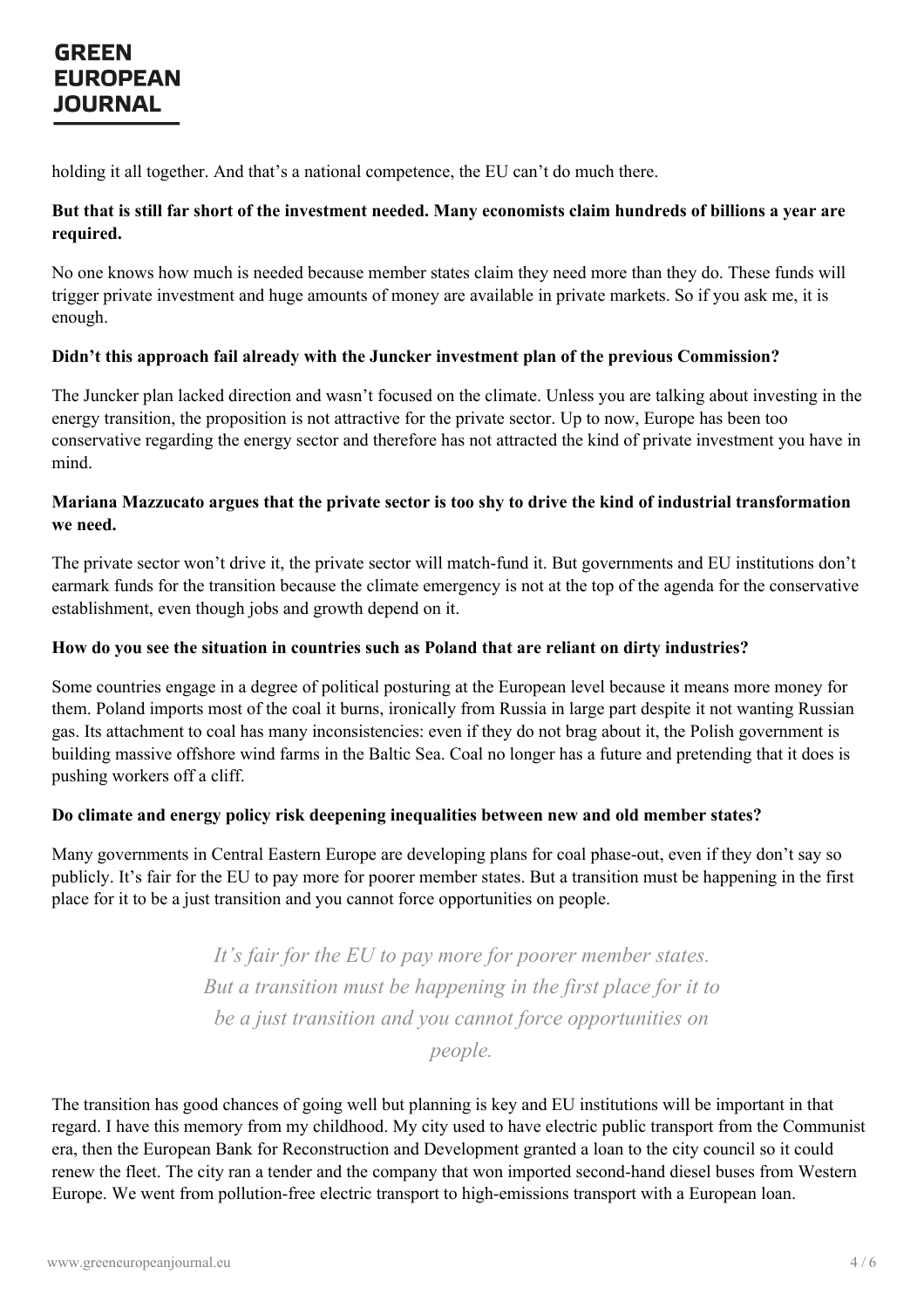#### **Who do you see as rowing against the transition?**

Industrial lobbyists, stakeholders, and shareholders.

#### **Who is the most important ally?**

Progressive businesses, companies, and industries, of which there are plenty in the EU. Forward-thinking businesses are the ones who can shift the terrain in this debate. Politicians tend to be powerless when faced with organised interests so progressive companies need to showcase their achievements more.

> *Forward-thinking businesses are the ones who can shift the terrain in this debate. Politicians tend to be powerless when faced with organised interests so progressive companies need to showcase their achievements more.*

**Compared to the Green New Deal proposals calling for massive investment, full employment via a green job guarantee, and the redeployment of central banks – in short, a structural transformation of financial capitalism – your approach appears more gradualist and reformist. How different are these visions for the transition?**

The different approaches to the Green New Deal are not incompatible with what I advocate. I am just being pragmatic. Overnight reformists have struggled to get their point across, whereas steady campaigning targeting tipping points in the system seems to have worked. Thanks to collective campaigning, the European Investment Bank has announced divestment from fossil fuels. At COP 25, one third of the world's monetary power committed to divestment.

The scale of investments needed calls for steady and predictable investment landscapes. For everybody to act at lightning speed, a consensual approach is not just necessary but the most effective way forward. Nonetheless, I do think we will end up with the changes to the economic system that the Green New Deal envisions, but just that it is pragmatic campaigning that will get us there. Carbon pricing will be the plug in the economic system that changes the logic of lending. It will shift the investment landscape while creating further funds, moving the economy in a more virtuous direction and generating cash as we decarbonise.



Lorenzo Marsili is a writer, political activist, and founder of international network European Alternatives. He is a board member for global NGO CIVICUS and on the coordinating committee of pan-European movement DiEM25. He previously worked in journalism and was founding editor of *Naked Punch Review*. His latest book is *Citizens of Nowhere: How to Save [Europ](https://www.greeneuropeanjournal.eu)e from Itself* (Zed Books 2018).